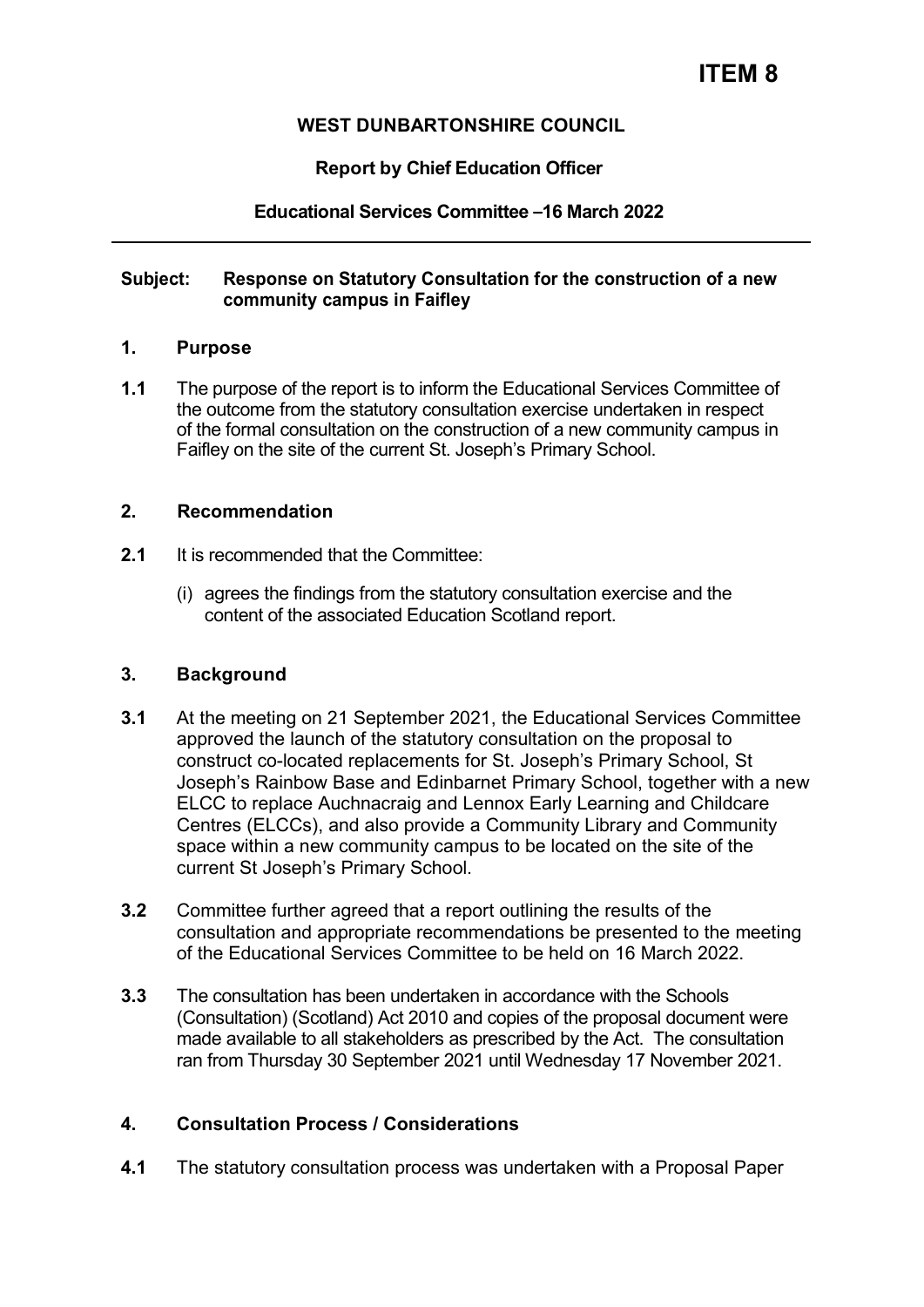setting out the proposal on which the Council was consulting being published on the Council's website and stakeholders invited to participate in the consultation exercise. An electronic link to the consultation page and Proposal Paper, was issued by email to the consultees listed within the document and was also published on the Council's website and publicised via the Council's social media channels.

- **4.2** As part of the Council's consultation process we undertook the following activities:
	- Publicising the consultation and dates of public meetings through the Council's website, through public notices in local newspapers and on social media.
	- Advising relevant stakeholders by email of the consultation and providing an electronic link to the website.
	- Holding an online virtual public consultation meeting, and arranging a public socially distanced consultation meeting at St. Joseph's Primary School on 5 October 2021.
	- Utilising the Council's consultation web page to make documentation on the proposal, link to the online survey, background information and details on how to participate in the survey available.
	- Setting up a direct telephone line and email address to deal with queries.
- **4.3** Two public consultations meetings were held on 5 October 2021 to allow Officers to explain the proposal and enable interested parties to ask questions regarding the proposal.
- **4.4** A total of 2 parents attended the online virtual public meeting which took place at 4.00 p.m. A representative from Education Scotland was also in attendance, as part of their role in the statutory consultation process. A total of 11 people attended the public meeting held in the evening, and this included parents, staff and members of the local community. Minutes were taken at both meetings (Appendix 1) and these minutes were made available on the consultation pages of the Council's website.
- **4.5** An online survey was available during the consultation period, with 78 respondents registering. In answer to the question *"Are you in favour of the proposal to co-locate Edinbarnet Primary School, St Joseph's Primary School, St Joseph's Rainbow Base and a new Early Learning and Childcare Centre comprising Auchnacraig and Lennox ELCCs on the St Joseph's site?"* 41 were in favour, 32 were not in favour, and 5 did not answer.
- **4.6** The main issues raised by participants in the survey have been grouped into headings below and the education response to the points raised are detailed within the Consultation Report.
	- Introduction of campus model
	- Site location, suitability and size
	- Traffic congestion/volume of traffic
	- Insufficient entrances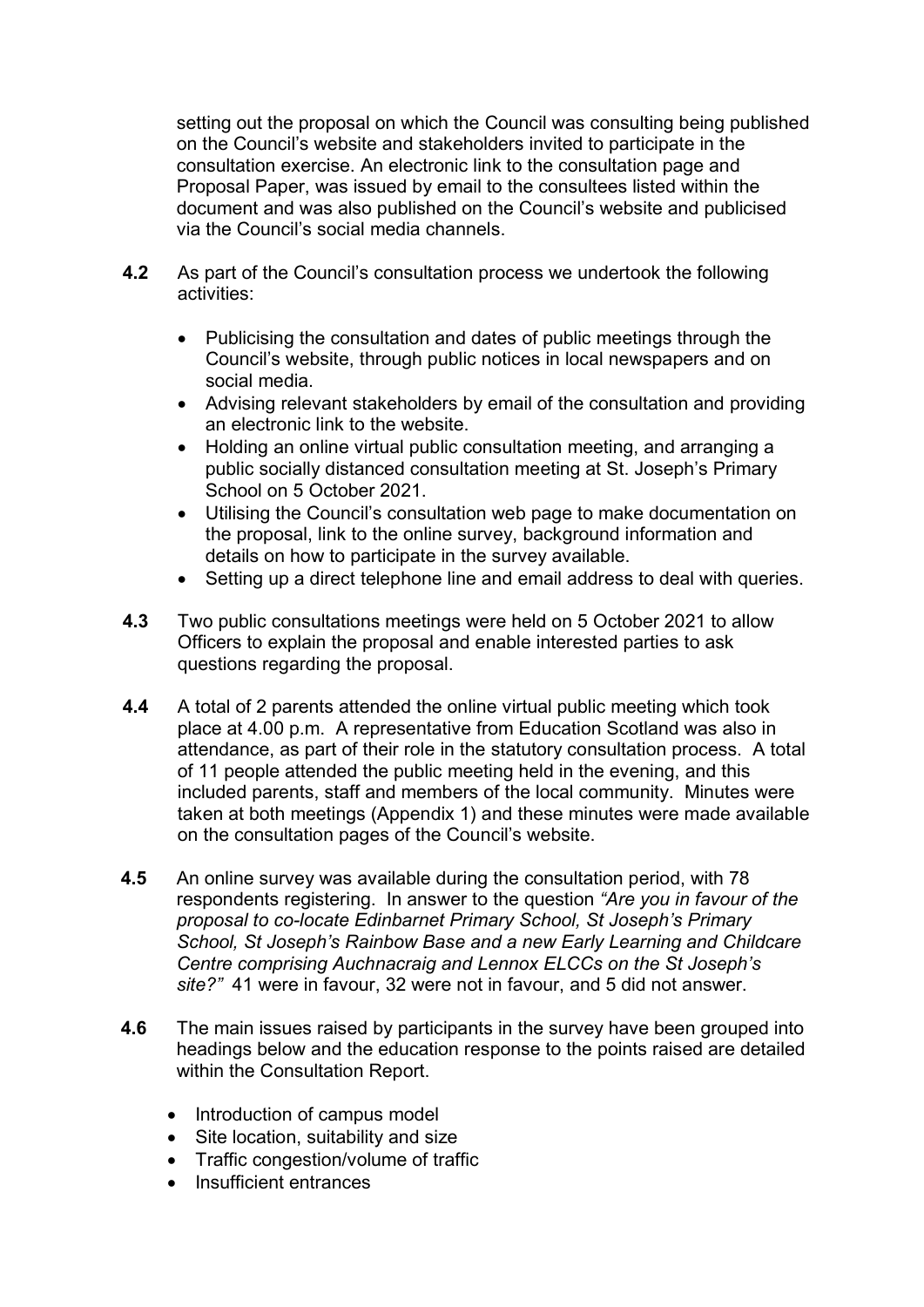- Concerns about impact of ongoing building works on children's learning.
- Impact on outdoor learning/Forest School
- Further travel for some pupils
- Impact on staffing levels
- There were also some positive comments related to investment within area and comments in favour of St. Joseph's site
- **4.7** One written response was made to the public consultation. The written response supported the proposal.

### Education Scotland Report and Considerations

- **4.8** The Schools (Consultation) (Scotland) Act 2010 requires HM Inspectors from Education Scotland to be involved in the formal consultation proposal. The full report from Education Scotland (Appendix 2) was published on their website and also published as part of the Consultation Report.
- **4.9** As part of this process HM Inspectors undertook the following activities in considering the educational aspect of the proposal:
	- attendance at the online public consultation meeting held on 5 October 2021 in connection with the Council's proposal;
	- consideration of all relevant documentation provided by the Council in relation to the proposal, specifically the educational benefits statement, related consultation documents, and written and oral submissions from parents and others; and
	- virtual visits to the site of Edinbarnet Primary School, St. Joseph's Primary School, St. Joseph's Rainbow Base and Auchnacraig and Lennox ELCCs, including discussion with relevant consultees.

### Education Scotland Summary and Recommendations

- **4.10** Education Scotland produced a report on the consultation undertaken by the Council on the proposed construction of a new campus in Faifley on the site of the current St. Joseph's Primary School.
- **4.11** Within the report, Education Scotland has expressed the following opinion on the education benefit arising if this proposal is implemented.

"*The council has set out a reasonable case in support of its proposal. There will be a number of potential educational benefits for children and staff should the proposal go ahead. The provision of a modern, purpose built campus offers an improved learning environment designed to suit the demands of a 21st century curriculum. Children will have access to enhanced internal and external sports and play facilities. External areas of the site will be designed and developed to provide safe, secure and educationally stimulating outdoor environments, to support recreation and play. They intend to include suitable areas of soft and hard landscaping incorporating seating and an all-weather sports pitch. Included are plans to have areas capable of being developed by staff and pupils as part of*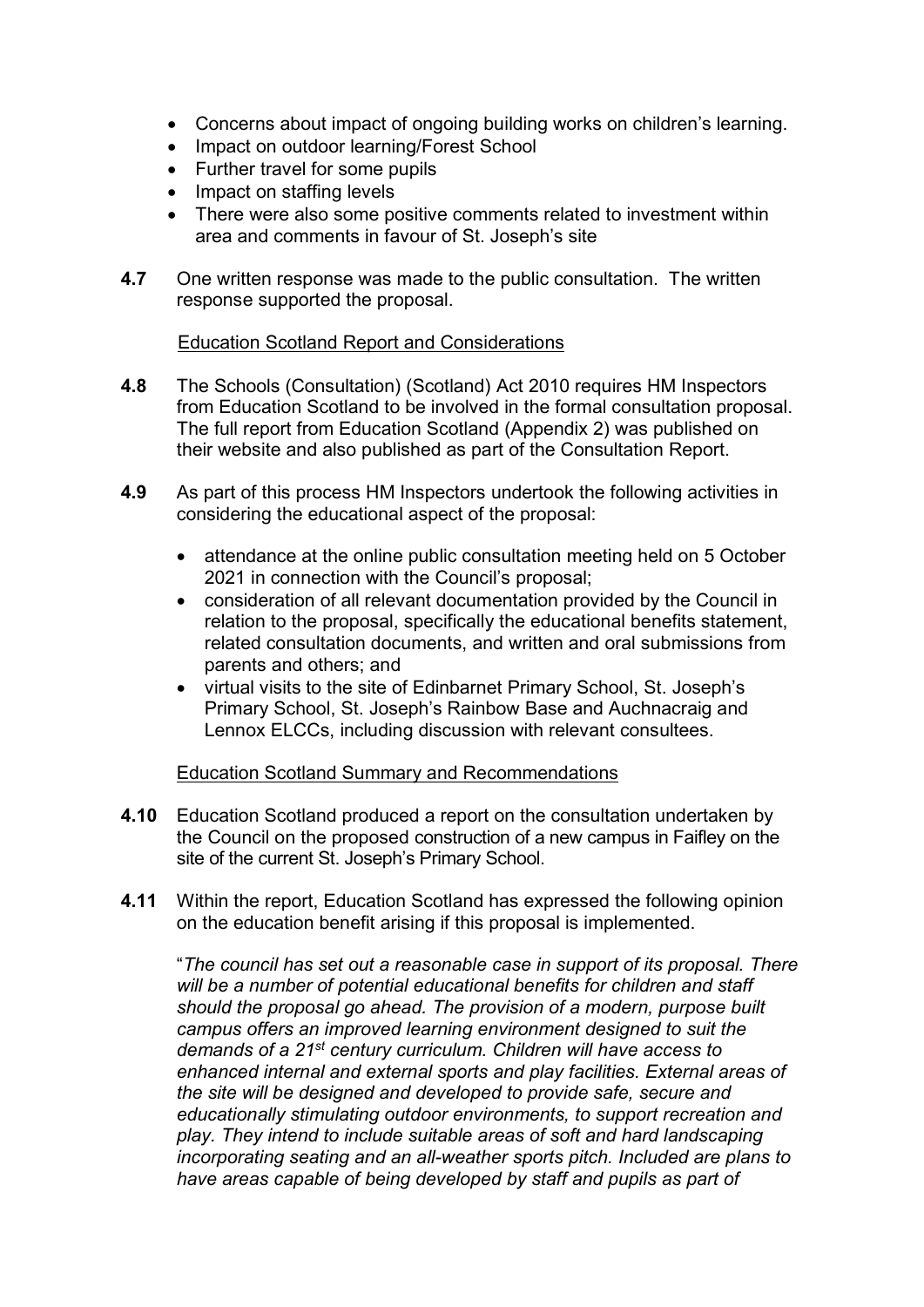*'grounds for learning' initiatives and other environmental education and outdoor learning opportunities. The plans include latest Information and communications technology to enhance learning. There would be a specially designed general purpose and library area to encourage independent and collaborative learning. In the case of the Rainbow Additional Support Needs Base, the proposal includes providing a range of modern and appropriate facilities for the educational, support and care needs of children with* complex needs."

- **4.11** Education Scotland also stated, "*While Edinbarnet Primary School and St Joseph's Primary School will continue to operate as separate establishments, sharing a campus will facilitate the development of similar projects and embed collaborative working. There will also be educational benefits from the professional dialogue among staff from the two primary schools and ELCC being enriched by the fact that they share the same campus. Transition from pre-school to Primary 1 will be enhanced by the fact that the two schools will share their building with a large ELCC. The fact that the new ELCC will be much larger than the two ELCC establishments it is replacing will afford the management team greater flexibility in the deployment of staff and the grouping of children. In addition, having children in the one large ELCC removes the need to move children at 3 years of age to alternative provision, therefore providing better continuity of learning.*
- **4.12** Education Scotland noted that "*Staff in the St Joseph's Primary School, Edinbarnet Primary School, Lennox ELCC and Auchnacraig ELCC who met with HM Inspectors were positive, overall, about the proposal. They can see*  benefits for children working in a building that is fit for purpose. They were *enthusiastic about the benefits of shared working and ease of transition in learning for children. Staff all raised concerns regarding parking and traffic management for the numbers accessing the site, including the general public using the shared community facilities. They would like clarification that the design of the building will meet the needs of all children, including those with particular barriers to learning. Staff also queried how the new site will replicate the well-developed outdoor learning areas presently used to deliver Curriculum for Excellence in their current schools and settings".*
- **4.13** Staff in both Auchnacraig and Lennox ELCC indicated they would like clarification on the leadership structure of the new ELCC and reassurance about staff job security. Parents of children at Edinbarnet Primary School and Auchnacraig and Lennox ELCC are concerned about traffic management and road safety issues at the new site. A few stakeholders are not aware of options about the proposed site location. As a result, they are unclear why St Joseph's Primary School site is West Dunbartonshire Council's preferred location and if there is an alternative. Concerns about the amount, use and governance of community space at the new site were shared with HM Inspectors. Responses to these issues are contained within the Consultation Report.
- **4.14** Children from Edinbarnet Primary School and St Joseph's Primary School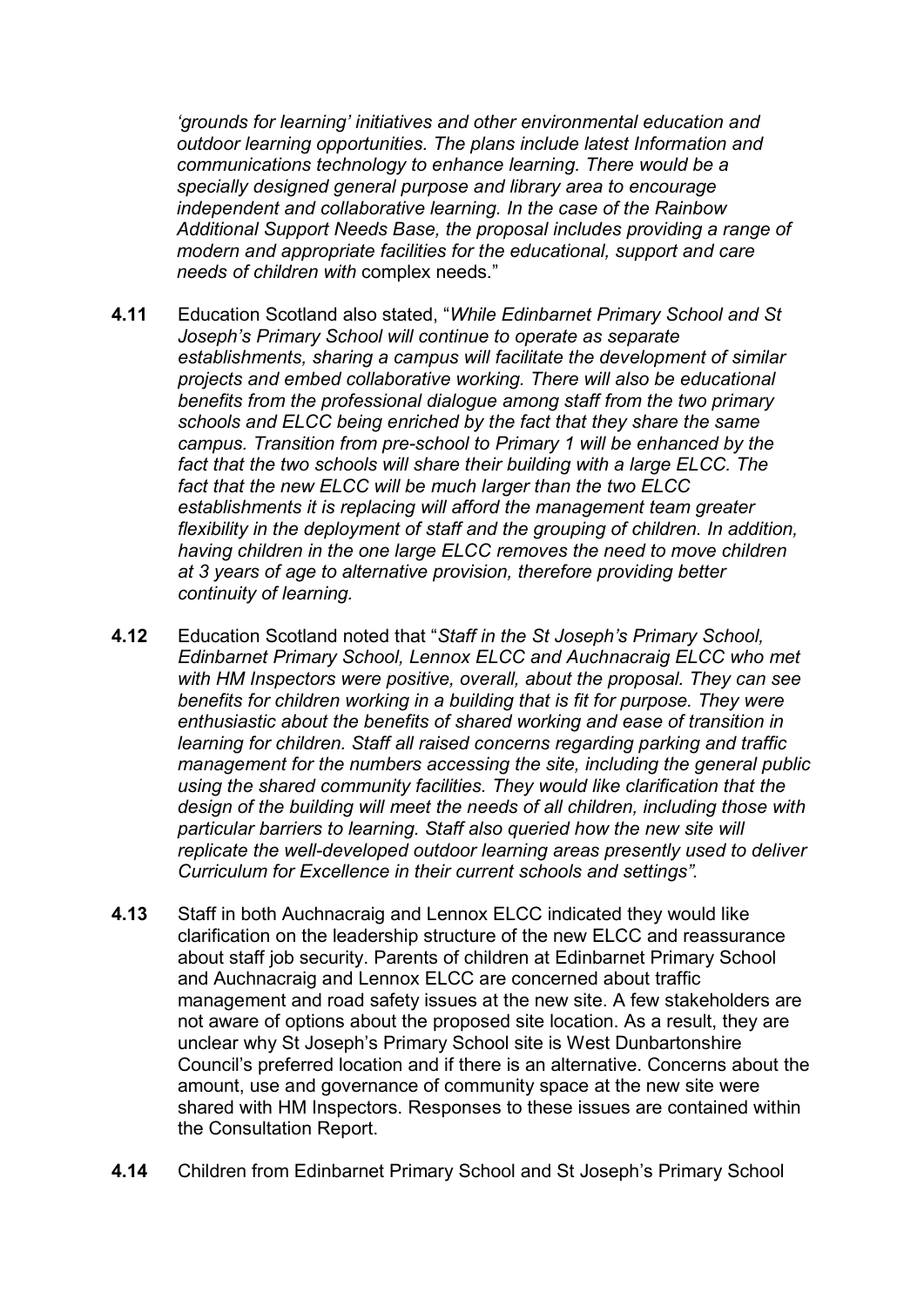who met with HM Inspectors were very positive about the proposal. They shared ideas about the improvements for children's learning emphasising that *"they want to share learning opportunities and social spaces with children from the other primary school".* 

**4.15** Education Scotland recognised that the Archdiocese of Glasgow supports the proposal in relation to the educational benefits it will bring to children of St Joseph's Primary School and the wider community. "*Whilst they accept the proposal for the shared campus, they ask that the council engage with them regularly during the process regarding the design of the building".*  Education Officers have worked effectively with the Archdiocese during previous new builds and an initial meeting in relation to the Faifley Campus took place in January 2022.

### Consultation Report

- **4.16** The Council is required to prepare and publish its final Consultation Report when the consultation exercise has been concluded. In preparing the report, the Council must consider the report from Education Scotland and other responses to the consultation. The consultation report must explain how the Council has reviewed the proposal, a summary of the points raised during the consultation and the Council's response to them. Responses to comments received from the consultation were published as part of the Consultation Report (Appendix 3).
- **4.18** The Council is required to publish the Consultation Report and Educational Services Committee cannot take a decision on whether to formally implement a proposal until 3 weeks have elapsed from the date it publishes the Consultation Report. The Consultation Report was published on the website on Monday 14 February 2022.

# **5. People Implications**

**5.1** If the proposal is accepted, there will be some effect on staffing levels within the new campus, particularly within cleaning and facilities management services and as two ELCCs will be merged to form one ELCC, the leadership will be reviewed to ensure that it meets service needs. Any changes would be managed via the Council's policies for managing such changes and in consultation with staff and Trade Unions. The timescales involved mean that any reduction in staffing levels will be managed in a planned way.

# **6. Financial and Procurement Implications**

**6.1** There are no financial or procurement implications associated with this report, as there were no associated costs for undertaking the statutory consultation. Costs associated with the development of the Faifley campus were presented to committee on 21 September 2021.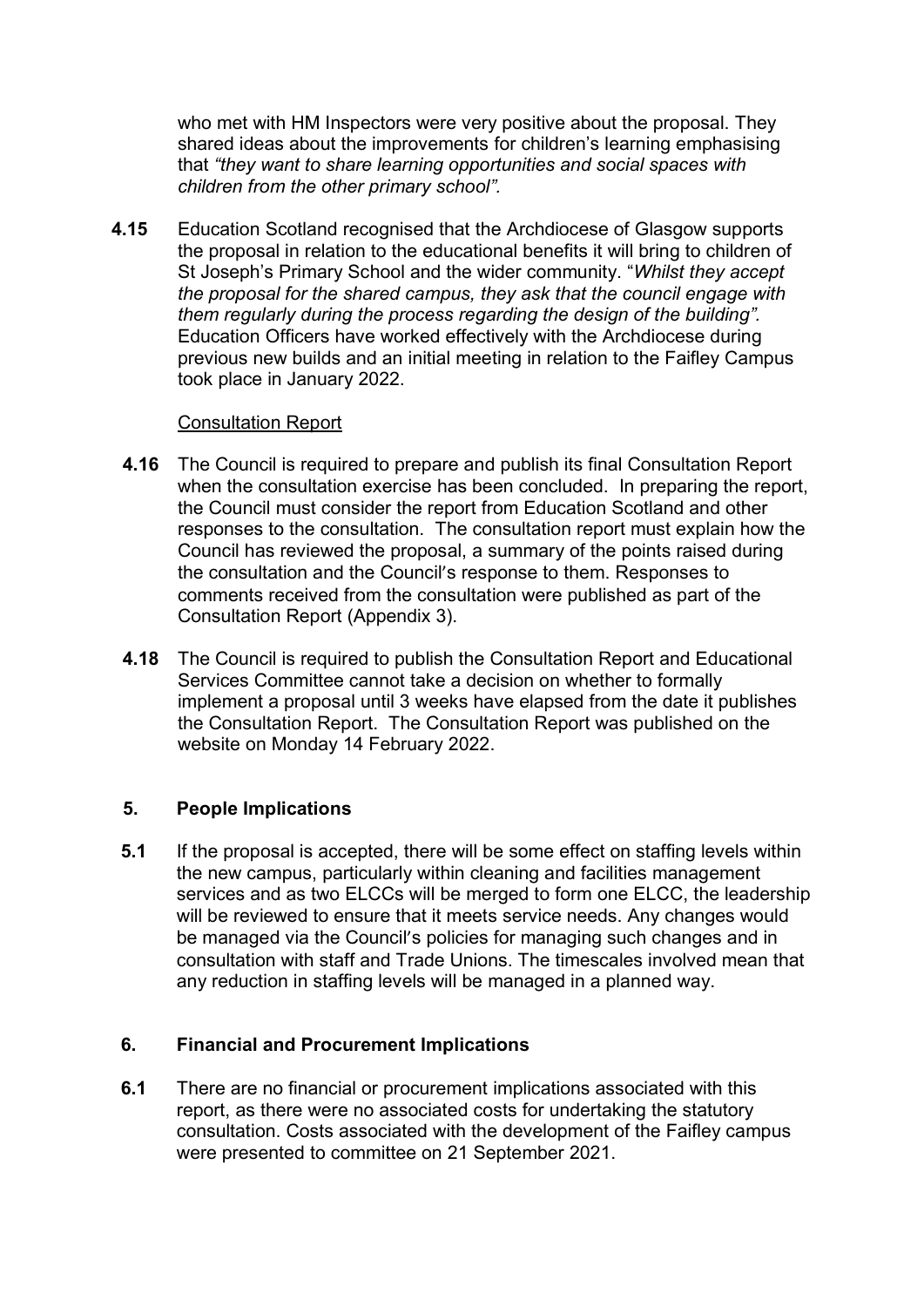## **7. Risk Analysis**

**7.1** There are no risks in adopting the recommendations contained in this paper and HM Inspectors believe the proposal is of educational benefit and the statutory consultation process was followed.

## **8. Equalities Impact Assessment (EIA)**

8.1 This report was considered under the Council's Equalities Impact Assessment process and was assessed as relevant for the purposes of Equality Impact Assessment, as the development will improve the provision of support for those with Additional Support Needs. The Equalities Impact Assessment is included as Appendix 4.

## **9. Consultation**

- **9.1** Consultation on the proposed changes was undertaken in accordance with the Schools (Consultation) (Scotland) Act 2010.
- **9.2** Legal Services and the Section 95 Officer have been consulted on the content of this report.

### **10. Strategic Assessment**

- **10.1** The improvements in the learning environments in the new builds and other educational establishments promotes and encourages imaginative and innovative learning and teaching thereby increasing attainment and achievement. This in turn leads to the strategic objective of a strong local economy and increased employment opportunities.
- **10.2** The proposal on the Faifley Campus were fully consulted upon and support the Council's strategic priorities of meaningful community engagement and open, accountable and accessible local government.

Laura Mason Chief Education Officer

| <b>Person to Contact:</b> | Andrew Brown, Senior Education Officer    |
|---------------------------|-------------------------------------------|
|                           | andrew.brown@west-dunbarton.gov.uk        |
| Appendices:               | Appendix 1 – Minutes from Public Meetings |